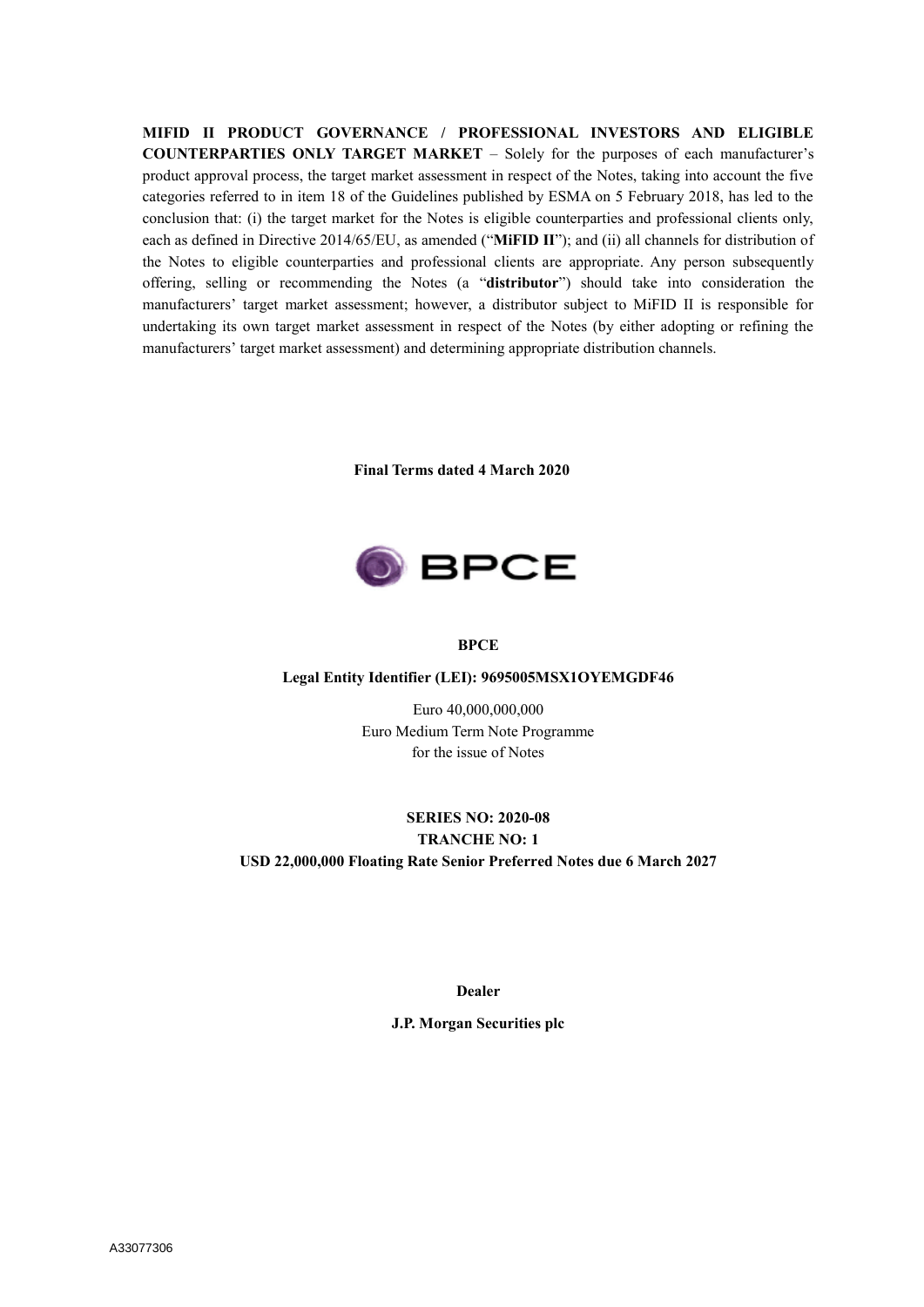#### **PART A – CONTRACTUAL TERMS**

Terms used herein shall be deemed to be defined as such for the purposes of the Conditions (the "**Conditions**") set forth in the base prospectus dated 21 November 2019 which received approval number n°19-539 from the *Autorité des marchés financiers* (the "**AMF**") on 21 November 2019 (the "**Base Prospectus**") and the supplement to the Base Prospectus dated 18 February 2020 which received approval number n°20-044 from the AMF (the "**Supplement**"), which together constitute a base prospectus for the purposes of the Prospectus Regulation.

This document constitutes the Final Terms of the Notes described herein for the purposes of the Prospectus Regulation and must be read in conjunction with such Base Prospectus as so supplemented in order to obtain all the relevant information. The Base Prospectus and the Supplement are available for viewing at the office of the Fiscal Agent or each of the Paying Agents and on the website of the AMF (www.amf-france.org) and copies may be obtained from BPCE, 50 avenue Pierre Mendès-France, 75013 Paris, France.

| $\mathbf{1}$ | Issuer:                          |                                                                          | <b>BPCE</b>                                                                                                                                                  |  |
|--------------|----------------------------------|--------------------------------------------------------------------------|--------------------------------------------------------------------------------------------------------------------------------------------------------------|--|
| 2            | (i)                              | Series Number:                                                           | 2020-08                                                                                                                                                      |  |
|              | (ii)                             | Tranche Number:                                                          | $\mathbf{1}$                                                                                                                                                 |  |
| 3            |                                  | Specified Currency or Currencies:                                        | United States Dollar ("USD")                                                                                                                                 |  |
| 4            | <b>Aggregate Nominal Amount:</b> |                                                                          |                                                                                                                                                              |  |
|              | (i)                              | Series:                                                                  | USD 22,000,000                                                                                                                                               |  |
|              | (ii)                             | Tranche:                                                                 | USD 22,000,000                                                                                                                                               |  |
| 5            |                                  | <b>Issue Price:</b>                                                      | 100 per cent. of the Aggregate Nominal Amount                                                                                                                |  |
| 6            | Specified Denomination(s):       |                                                                          | USD 1,000,000                                                                                                                                                |  |
| 7            | (i)                              | Issue Date:                                                              | 6 March 2020                                                                                                                                                 |  |
|              | (ii)                             | Interest Commencement Date:                                              | <b>Issue Date</b>                                                                                                                                            |  |
| 8            |                                  | <b>Interest Basis:</b>                                                   | Three $(3)$ month USD LIBOR +0.76 per cent.<br><b>Floating Rate</b><br>(further particulars specified below)                                                 |  |
| 9            |                                  | Maturity Date:                                                           | Interest Payment Date falling in or nearest to 6 March<br>2027                                                                                               |  |
| 10           | Redemption Basis:                |                                                                          | Subject to any purchase and cancellation or early<br>redemption, the Notes will be redeemed on the<br>Maturity Date at 100 per cent. of their nominal amount |  |
| 11           | Change of Interest Basis:        |                                                                          | Not Applicable                                                                                                                                               |  |
| 12           | Put/Call Options:                |                                                                          | Not Applicable                                                                                                                                               |  |
| 13           | (i)                              | Status of the Notes:                                                     | Senior Preferred Notes                                                                                                                                       |  |
|              | (ii)                             | Dates of the corporate authorisations<br>for issuance of Notes obtained: | Decision of the Directoire of the Issuer dated 2 April<br>2019 and decision of Jean-Philippe Berthaut, Head of<br>Group Funding, dated 26 February 2020      |  |

#### **PROVISIONS RELATING TO INTEREST (IF ANY) PAYABLE**

| 14 | <b>Fixed Rate Note Provisions</b> | Not Applicable |
|----|-----------------------------------|----------------|
| 15 | Floating Rate Note Provisions     | Applicable     |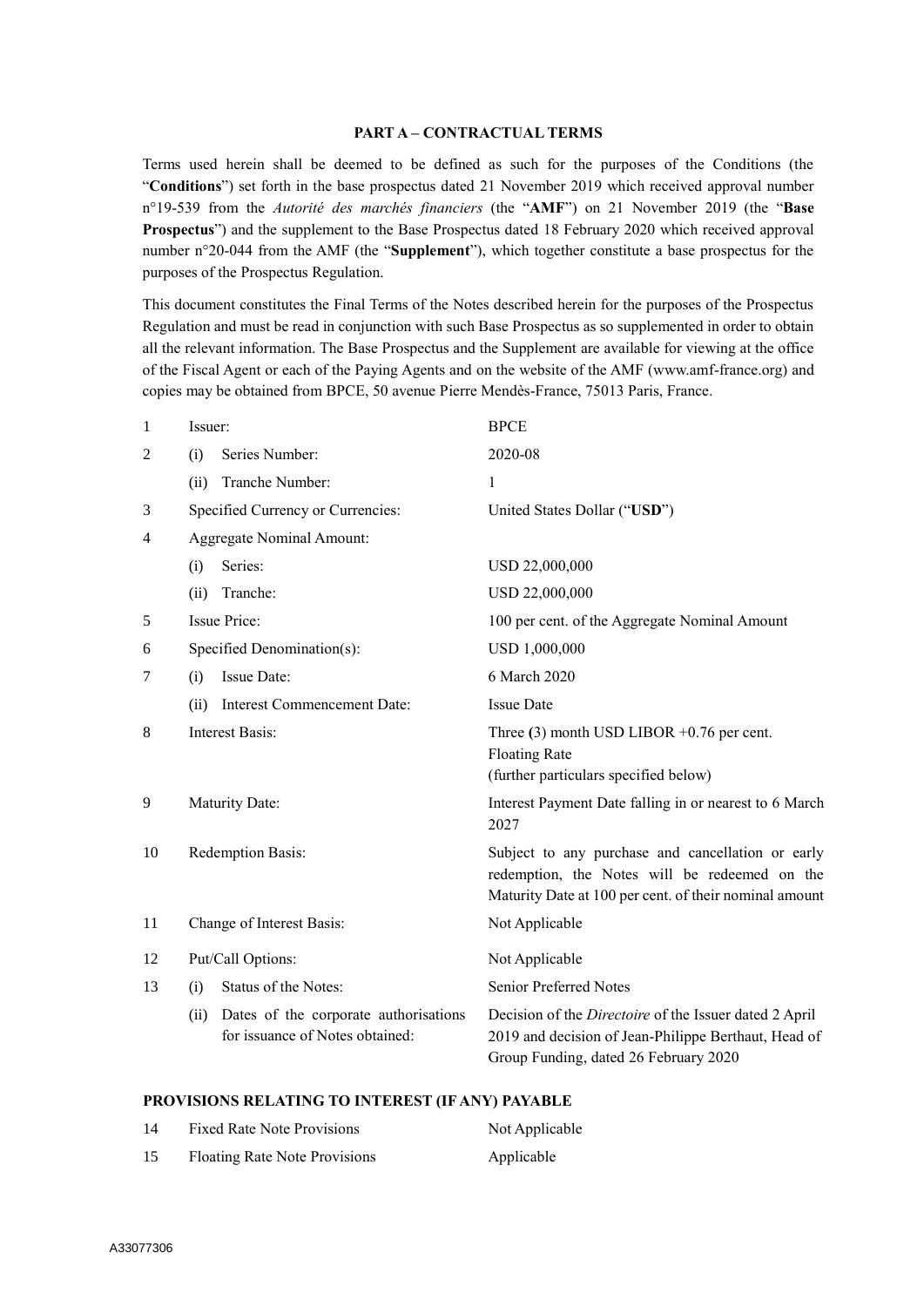|    | (i)  | Interest Period(s):                                                                                                                               | The period beginning on (and including) the Interest<br>Commencement Date and ending on (but excluding)<br>the First Specified Interest Payment Date and each<br>successive period beginning on (and including) a<br>Specified Interest Payment Date and ending on (but<br>excluding) the next succeeding Specified Interest<br>Payment Date. |
|----|------|---------------------------------------------------------------------------------------------------------------------------------------------------|-----------------------------------------------------------------------------------------------------------------------------------------------------------------------------------------------------------------------------------------------------------------------------------------------------------------------------------------------|
|    | (ii) | Specified Interest Payment Dates:                                                                                                                 | 6 March, 6 June, 6 September and 6 December in each<br>year, subject to adjustment in accordance with the<br>Business Day Convention set out in (iv) below                                                                                                                                                                                    |
|    |      | (iii) First Interest Payment Date:                                                                                                                | 6 June 2020, subject to adjustment in accordance with<br>the Business Day Convention set out in (iv) below                                                                                                                                                                                                                                    |
|    |      | (iv) Business Day Convention:                                                                                                                     | Modified Following Business Day Convention                                                                                                                                                                                                                                                                                                    |
|    | (v)  | <b>Interest Period Date:</b>                                                                                                                      | Not Applicable                                                                                                                                                                                                                                                                                                                                |
|    |      | (vi) Business Centre(s):                                                                                                                          | London, New York and TARGET                                                                                                                                                                                                                                                                                                                   |
|    |      | (vii) Manner in which the Rate of Interest<br>is/are to be determined:                                                                            | Screen Rate Determination                                                                                                                                                                                                                                                                                                                     |
|    |      | (viii) Party responsible for calculating the<br>$\sigma$ f<br>Rate<br>Interest<br>and/or Interest<br>Amount(s) (if not the Calculation<br>Agent): | Not Applicable                                                                                                                                                                                                                                                                                                                                |
|    |      | (ix) Screen Rate Determination:                                                                                                                   | Applicable                                                                                                                                                                                                                                                                                                                                    |
|    |      |                                                                                                                                                   |                                                                                                                                                                                                                                                                                                                                               |
|    |      | Reference Rate:                                                                                                                                   | Three (3) month USD LIBOR                                                                                                                                                                                                                                                                                                                     |
|    |      | <b>Interest Determination Date:</b>                                                                                                               | Two (2) London Business Days prior to the first day in<br>each Interest Payment Date                                                                                                                                                                                                                                                          |
|    |      | Relevant Screen Page:                                                                                                                             | Reuters Page LIBOR01                                                                                                                                                                                                                                                                                                                          |
|    |      | Relevant Screen Page Time                                                                                                                         | $11:00$ a.m. (London time)                                                                                                                                                                                                                                                                                                                    |
|    | (x)  | FBF Determination                                                                                                                                 | Not Applicable                                                                                                                                                                                                                                                                                                                                |
|    |      | (xi) ISDA Determination:                                                                                                                          | Not Applicable                                                                                                                                                                                                                                                                                                                                |
|    |      | (xii) Margin(s):                                                                                                                                  | $+0.76$ per cent. <i>per annum</i>                                                                                                                                                                                                                                                                                                            |
|    |      | (xiii) Minimum Rate of Interest:                                                                                                                  | 0.00 per cent. per annum                                                                                                                                                                                                                                                                                                                      |
|    |      | (xiv) Maximum Rate of Interest:                                                                                                                   | Not Applicable                                                                                                                                                                                                                                                                                                                                |
|    |      | (xv) Day Count Fraction:                                                                                                                          | Actual/360 (Adjusted)                                                                                                                                                                                                                                                                                                                         |
| 16 |      | Zero Coupon Note Provisions                                                                                                                       | Not Applicable                                                                                                                                                                                                                                                                                                                                |
| 17 |      | <b>Inflation Linked Interest Note Provisions</b>                                                                                                  | Not Applicable                                                                                                                                                                                                                                                                                                                                |
|    |      | PROVISIONS RELATING TO REDEMPTION                                                                                                                 |                                                                                                                                                                                                                                                                                                                                               |
| 18 |      | Call Option                                                                                                                                       | Not Applicable                                                                                                                                                                                                                                                                                                                                |
| 19 |      | Put Option                                                                                                                                        | Not Applicable                                                                                                                                                                                                                                                                                                                                |

20 MREL/TLAC Disqualification Event Call Option: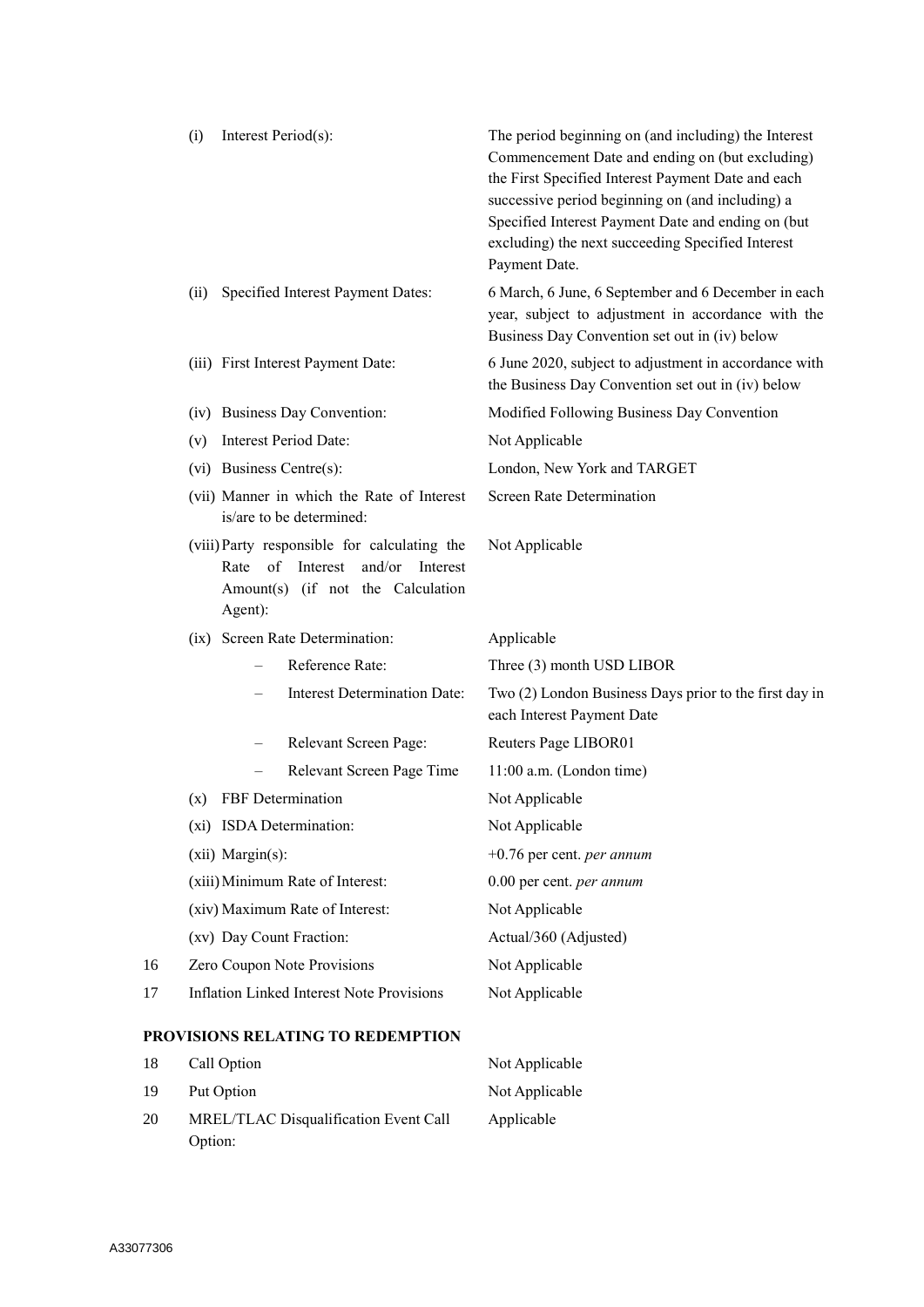| USD 1,000,000 per Note of USD 1,000,000 Specified<br>Denomination<br>Not Applicable |
|-------------------------------------------------------------------------------------|
|                                                                                     |
|                                                                                     |
|                                                                                     |
|                                                                                     |
| Not Applicable                                                                      |
|                                                                                     |
| <b>Dematerialised Notes</b>                                                         |
| Bearer form (au porteur)                                                            |
| Not Applicable                                                                      |
| Not Applicable                                                                      |
| Not Applicable                                                                      |
| London, New York and TARGET                                                         |
| Not Applicable                                                                      |
| Not Applicable                                                                      |
| Not Applicable                                                                      |
|                                                                                     |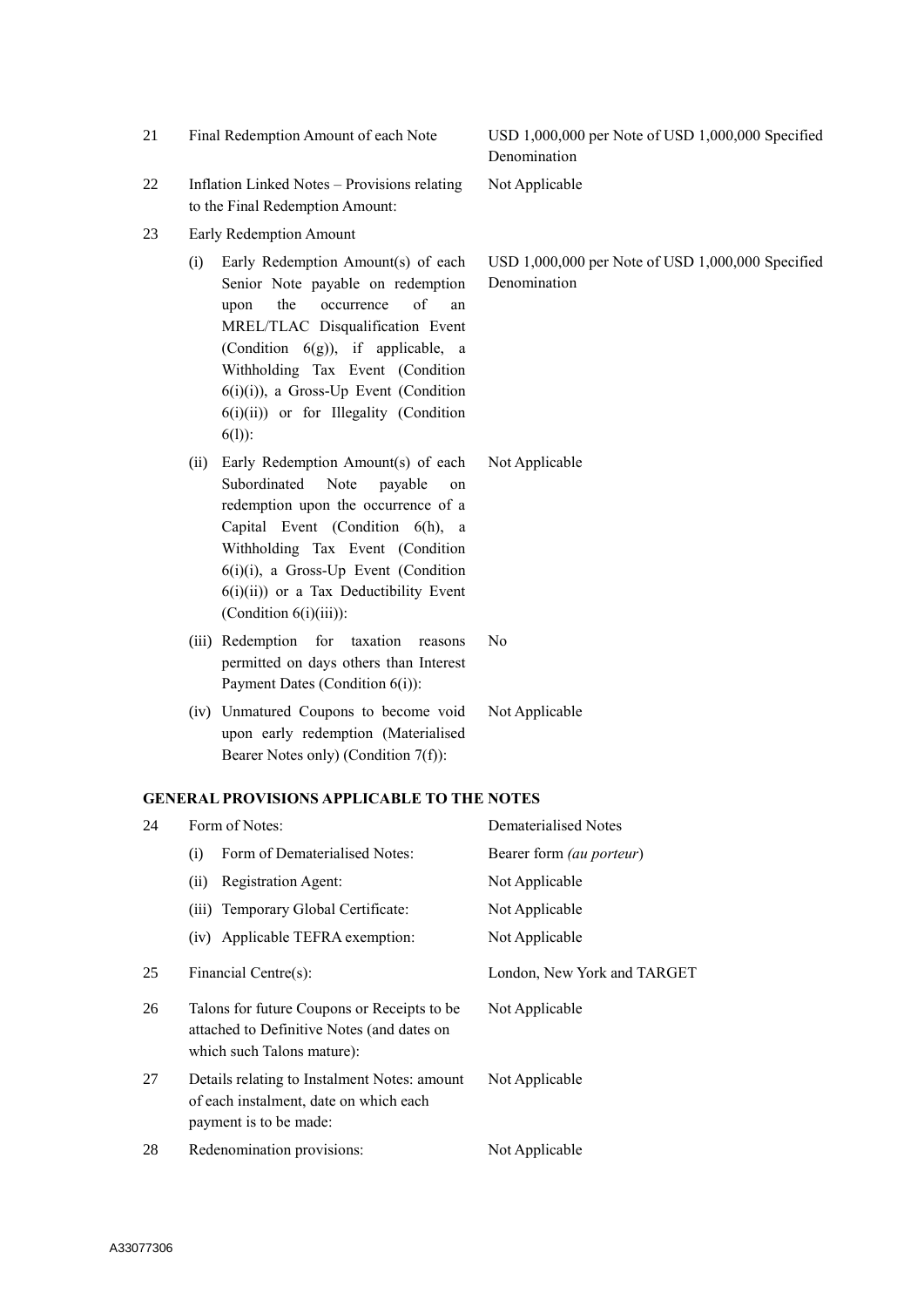| 29 | Purchase in accordance with applicable<br>French laws and regulations: | Applicable                                                                                                                                                                                                                                                                                                        |
|----|------------------------------------------------------------------------|-------------------------------------------------------------------------------------------------------------------------------------------------------------------------------------------------------------------------------------------------------------------------------------------------------------------|
| 30 | Consolidation provisions:                                              | Not Applicable                                                                                                                                                                                                                                                                                                    |
| 31 | Meeting and Voting Provisions (Condition<br>$11$ :                     | Contractual <i>Masse</i> shall apply<br>Name and address of the initial Representative:<br>As per Condition $11(c)$<br>Name and address of the alternate Representative:<br>As per Condition $11(c)$<br>The Representative will receive a remuneration of<br>EUR 2,000 (excluding VAT) per year so long as any of |
|    |                                                                        | the Notes is outstanding.                                                                                                                                                                                                                                                                                         |

# **RESPONSIBILITY**

The Issuer accepts responsibility for the information contained in these Final Terms.

Signed on behalf of BPCE

Duly represented by: ............................................

Jean-Philippe Berthaut, Head of Group Funding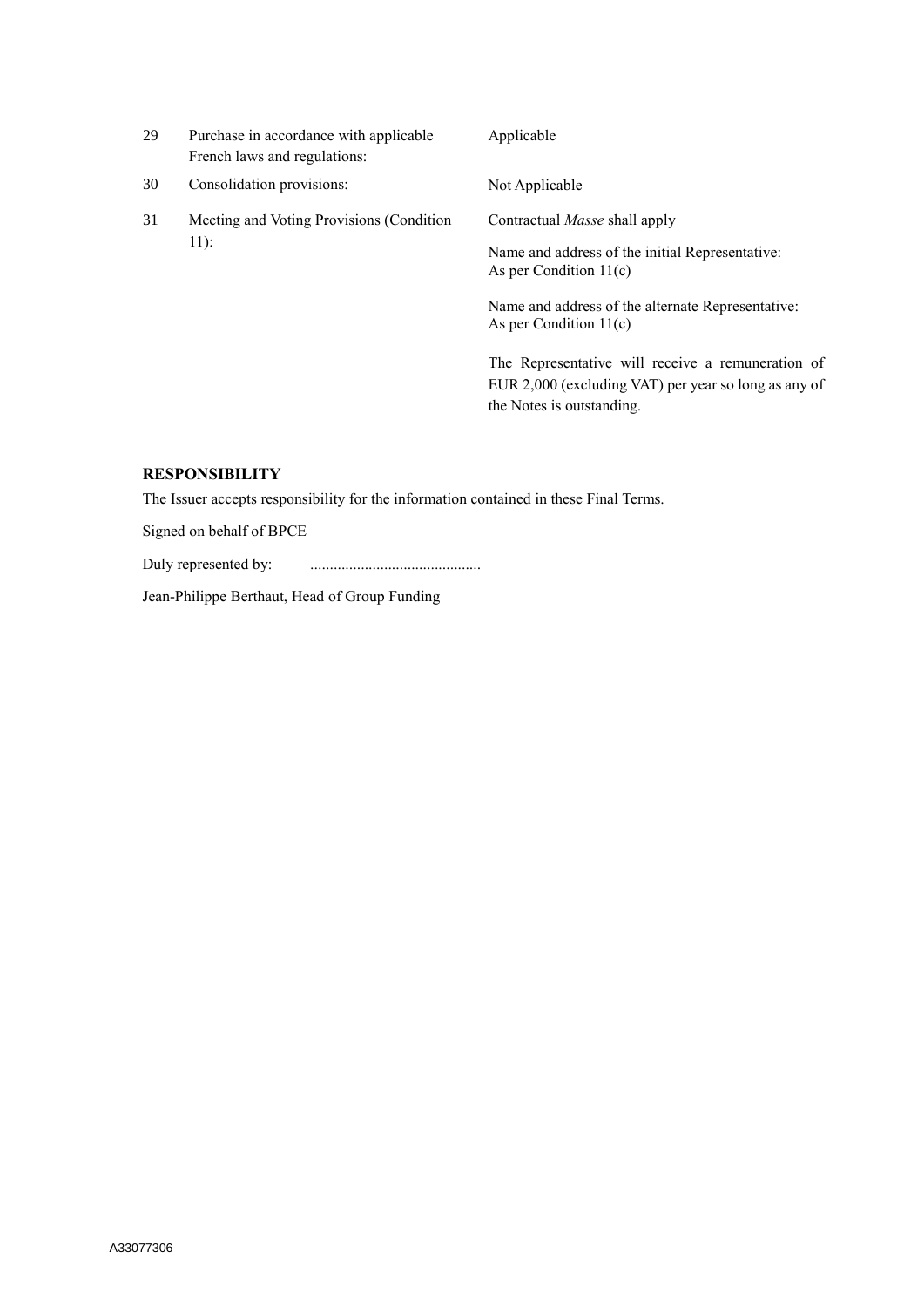### **PART B – OTHER INFORMATION**

### **1 LISTING AND ADMISSION TO TRADING**

(i) Listing and Admission to trading Application has been made by the Issuer (or on its behalf) for the Notes to be listed and admitted to trading on Euronext Paris with effect from the Issue Date. (ii) Estimate of total expenses related to admission to trading: EUR 4,900

### **2 RATINGS**

Ratings: The Notes to be issued have been rated:

S&P: A+

S&P is established in the European Union and registered under Regulation (EC) No 1060/2009 as amended.

#### **3 INTERESTS OF NATURAL AND LEGAL PERSONS INVOLVED IN THE ISSUE**

Save as discussed in "Subscription and Sale", so far as the Issuer is aware, no person involved in the offer of the Notes has an interest material to the offer.

## **4 FLOATING RATE NOTES ONLY - PERFORMANCE OF RATES**

Details of performance of LIBOR rates can be obtained free of charge, from LIBOR01.

#### 5 **NOTES LINKED TO A BENCHMARK ONLY – BENCHMARK**

Benchmarks: Amounts payable under the Notes will be calculated by reference to three (3) months USD LIBOR which is provided by ICE Benchmark Administration Limited. As at the date of these Final Terms, ICE Benchmark Administration Limited appears on the register of administrators and benchmarks established and maintained by the European Securities and Markets Authority pursuant to Article 36 of the Benchmark Regulation (Regulation (EU) 2016/1011) (the "Benchmark Regulation").

| 6 |       | <b>OPERATIONAL INFORMATION</b>                                                                                  |                          |  |
|---|-------|-----------------------------------------------------------------------------------------------------------------|--------------------------|--|
|   | ISIN: |                                                                                                                 | FR0013488772             |  |
|   |       | Common Code:                                                                                                    | 212848719                |  |
|   |       | Depositaries:                                                                                                   |                          |  |
|   | (i)   | Euroclear France to act as Central<br>Depositary:                                                               | Yes                      |  |
|   | (i)   | Common Depositary for Euroclear and<br>Clearstream:                                                             | No                       |  |
|   |       | Any clearing system(s) other than Euroclear<br>and Clearstream and the relevant<br>$identification number(s)$ : | Not Applicable           |  |
|   |       | Delivery:                                                                                                       | Delivery free of payment |  |
|   |       | Names and addresses of additional Paying<br>Agent(s) (if any):                                                  | Not Applicable           |  |